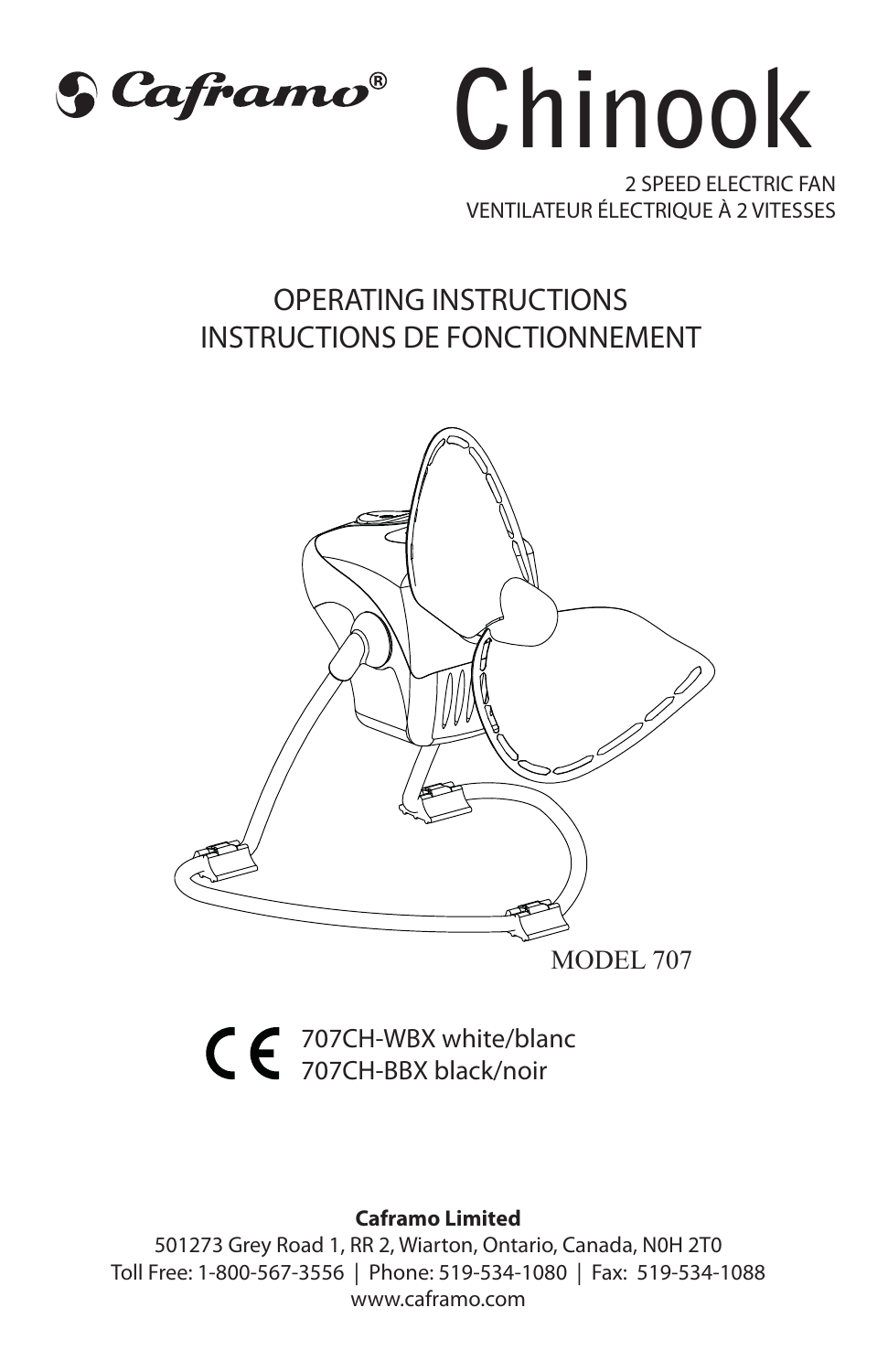### **READ AND SAVE THESE INSTRUCTIONSOperation**

 To operate the fan, depress the switch to "II" for HI, "I" for LO and "0" for off. The blade must be clear of any obstructions that would cause it to jam.

### **Important Safety Instructions**

- To reduce the risk of fire or shock, do not use this product with any solid-state speed control device (dimmer switch).
- This appliance has a polarized plug (one blade is wider than the other). To reduce the risk of electrical shock, this plug is intended to fit in a polarized outlet one way. If the plug does not fit fully in the outlet, reverse the plug. If it still does not fit, contact a qualified electrician. Do not attempt to defeat this safety feature.
	- Unplug fan before cleaning.
	- Use common sense when using this and/or any electrical appliance.
- Do not position too close to any objects which may be drawn into the blades and stop the airflow.
	- Do not use outdoors, on wet surfaces or immerse in water. Never allow water to drop into motor housing.
	- Do not use if power supply cord becomes frayed or brittle.
	- Do not use gasoline, thinners or other harsh chemicals to clean fan.
	- Do not position too close to fireplaces or stoves to avoid damage to plastic parts.

**Warning!** Avoid prolonged jamming of the fan blade. This model is equipped with an "overheat protector" which is designed to stop the motor if the fan blade is jammed for a long period of time. Under extreme conditions damage can occur to the blade at the point where it attaches to the shaft. If damaged, the blade will not be secure on the shaft and will have to be replaced. Please contact Caframo Customer Service at 1-800-567-3556 for a replacement blade.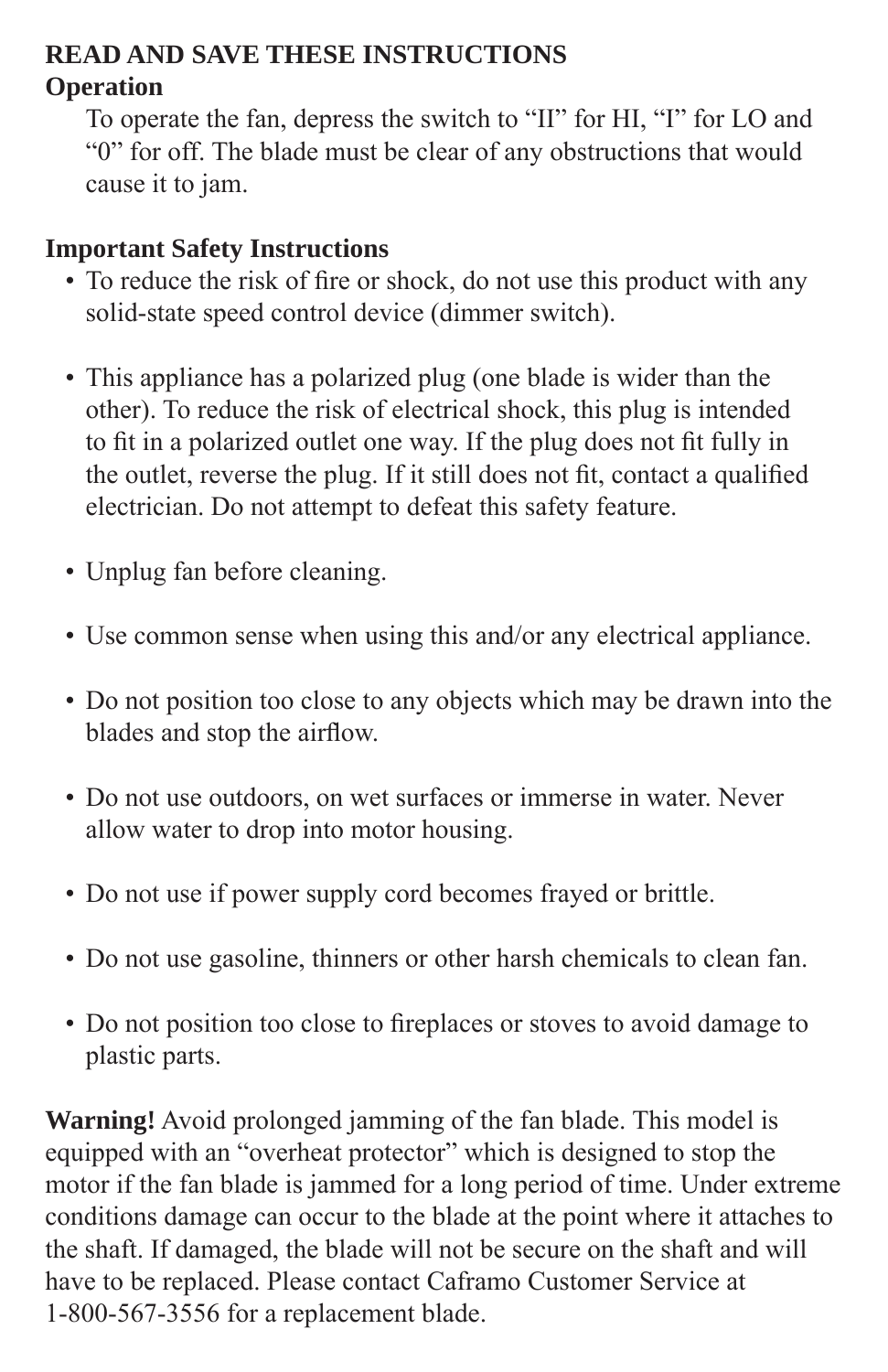### **Care and Maintenance**

 This product has been designed for many years of problem-free operation. There are however, a few simple things that you can do to enhance the life of your fan:

- 1. Keep the air vents clear and free of dirt. These vents are necessary to keep the motor cool while in use. Unplug the fan, and use a vacuum to remove dirt from vents.
- 2. Although this product has self lubricating bearings, after many years of use these can dry out and clog with dust. Should this happen, your fan will begin to run slower, louder and may seize-up. To prevent this, unplug the fan, blow out and lubricate the front bearings where indicated in the diagram beside. Use a light machine oil.

 The front bearing is easily oiled by turning the fan so that the shaft is vertical with the blade facing upwards. Remove the blade by firmly pulling it straight off the shaft. Apply a couple of drops of oil onto the shaft, as close to the bearing as possible, and leave adequate time for the oil to penetrate the bearing. Clean the shaft thoroughly before replacing the blade.

**Caution!** Keep out of the reach of children.

### **Specifi cations**

 120 volts, 60 Hz, 0.35 Amps 6 ft. cord (1.83 m)

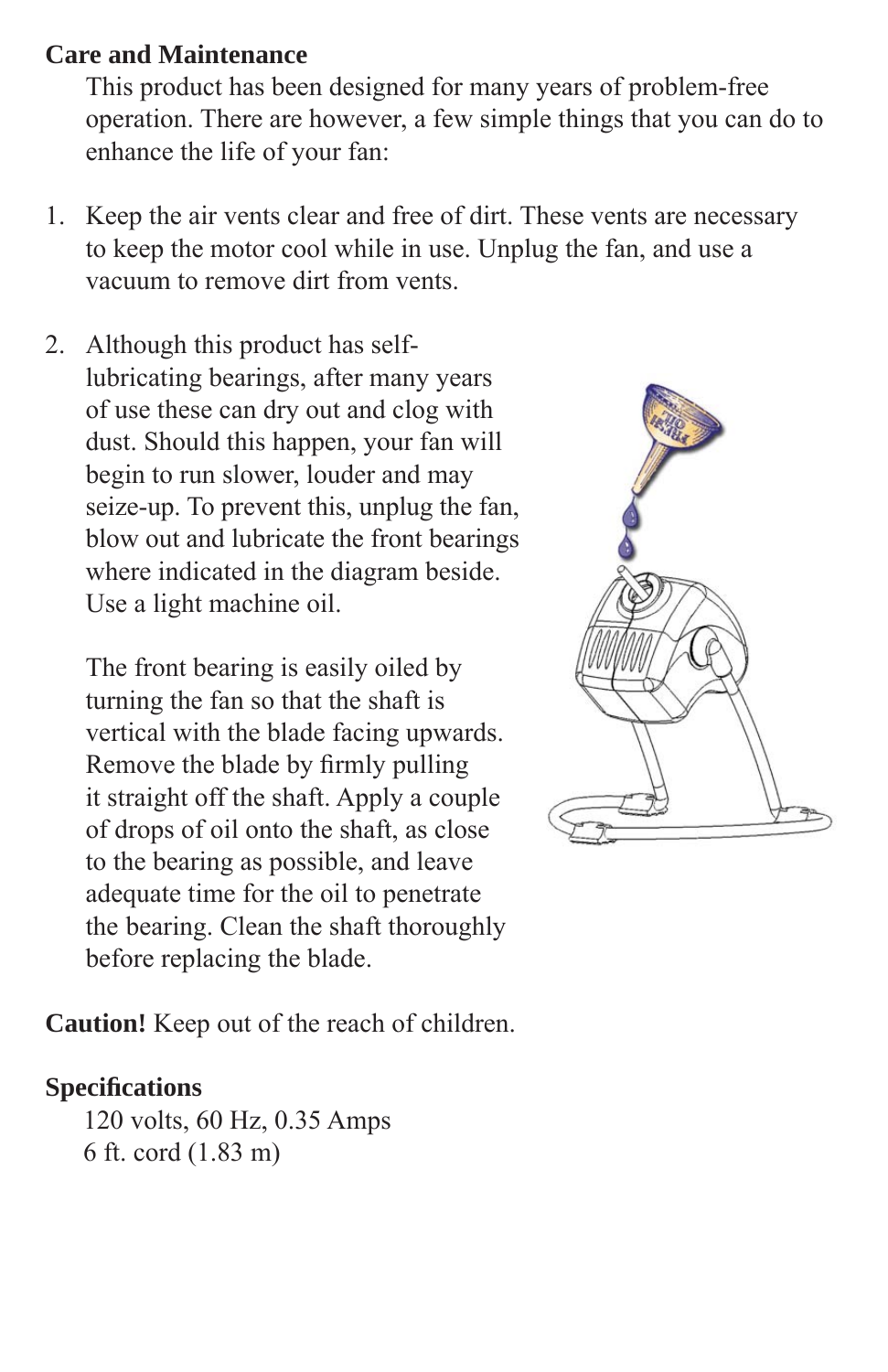## **LIRE ET CONSERVER CES DIRECTIVES**

#### **Fonctionnement**

 Pour faire fonctionner le ventilateur, appuyer sur le sélecteur "II" pour obtenir un débit élevé, sur "I" pour un débit faible ou sur "0" pour mettre l'appareil hors tension. Assurer que rien n'obstrue la pale de ventilateur pour éviter tout blocage.

#### **Instructions de sécurité importantes**

- Pour réduire les risques d'incendie ou de chocs électriques ne pas utiliser ce produit avec un appareil régulateur de vitesse transistorisé (variateur d'intensité).
- Cet appareil possède une fiche polarisée (une pale est plus large que l'autre). Pour réduire les risques de chocs électriques, cette fiche ne peut s'insérer dans une prise de courant polarisée que d'une seule façon. Si la fiche ne <sup>s</sup>'insère pas complètement dans la prise de courant, inverser-la. Si elle ne s'y insère toujours pas, communiquer avec un électricien qualifié. Ne tenter pas de faire échouer cette caractéristique de sécurité.
	- Débrancher le ventilateur avant de la nettoyer.
	- Faire preuve de bon sens lorsque cet appareil ou tout autre appareils électriques est utilisé.
	- Ne placer pas l'appareil trop près d'objets qui pourraient être attirés dans les pales et arrêter ainsi la circulation d'air.
	- Ne l'utiliser pas à l'extérieur, sur des surfaces mouillées et ne le submerger pas dans l'eau. Ne laisser jamais de l'eau dégoutter dans le carter du moteur.
	- N'utiliser pas l'appareil si le cordon d'alimentation électrique s'effiloche ou devient cassant.
	- N'utiliser pas de gaz, de solvants ou autres produits chimiques durs pour nettoyer le ventilateur.
	- N'utiliser pas l'appareil trop près des foyers ou fours à bois pour éviter des dommages au pièces en plastique.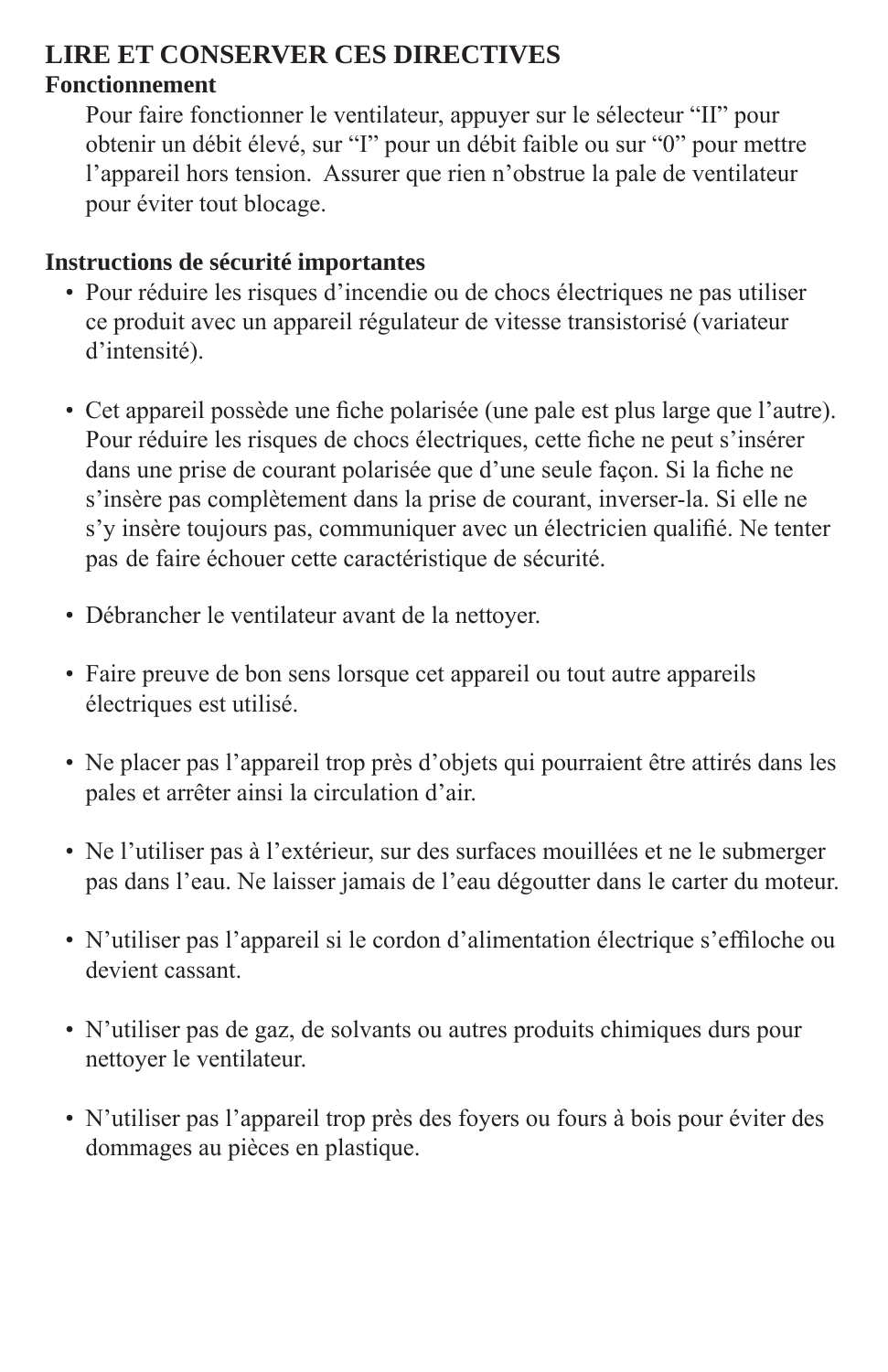**Important!** Éviter un blocage prolongé de pale de ventilateur. Le moteur de ce modèle est doté d'un "protecteur de surchauffe" connu pour arrêter le moteur si la pale de ventilateur est bloquée pendant une longue période. Dans des conditions extrêmes, la pale risque de s'endommager à l'endroit où elle est attachée à l'arbre. Si des dommages se produisent, la pale ne sera bien retenue sur l'arbre et on devrait la remplacer. Veuillez contacter le Service à la clientèle Caframo au 1-800-567-3556 pour une pale remplacement.

#### **Entretien**

 Ce produit a été conçu pour fonctionner pendant maintes années sans aucun problème. Il y a, cependant, quelques petites mesures de précaution à prendre pour prolonger la vie de votre ventilateur.

- 1. Garder les évents dégagés et propres. Ces évents servent à refroidir le moteur pendant l'utilisation. Débrancher le ventilateur et enlever la saleté des évents à l'aide d'un aspirateur.
- 2. Même si ce produit comporte des paliers auto-lubrifiants, après plusieurs années d'utilisation ces paliers peuvent sécher et s'encrasser. Si cela se produit, votre ventilateur commencera à fonctionner plus lentement, plus brusquement et il risque de bloquer. Pour éviter ceci, débrancher le ventilateur, souffler sur les paliers et les lubrifier là où c'est indiqué sur le schéma à coté. Utiliser une huile légère pour machines.

Il est facile de lubrifier le palier avant en tournant le ventilateur de façon à ce que l'arbre soit vertical et que la pale soit tournée vers le haut. Retirer la pale en le tirant fermement de l'arbre. Verser deux gouttes d'huile sur l'arbre, le plus près possible du palier. Nettoyer à fond l'arbre avant de replacer la pale.



**Mise en garde!** À garder hors de la portée des enfants.

#### **Fiche technique**

 120 volts, 60 Hz, 0.35 Ampère Cordon d'alimentation de 1.83 m (6 pi)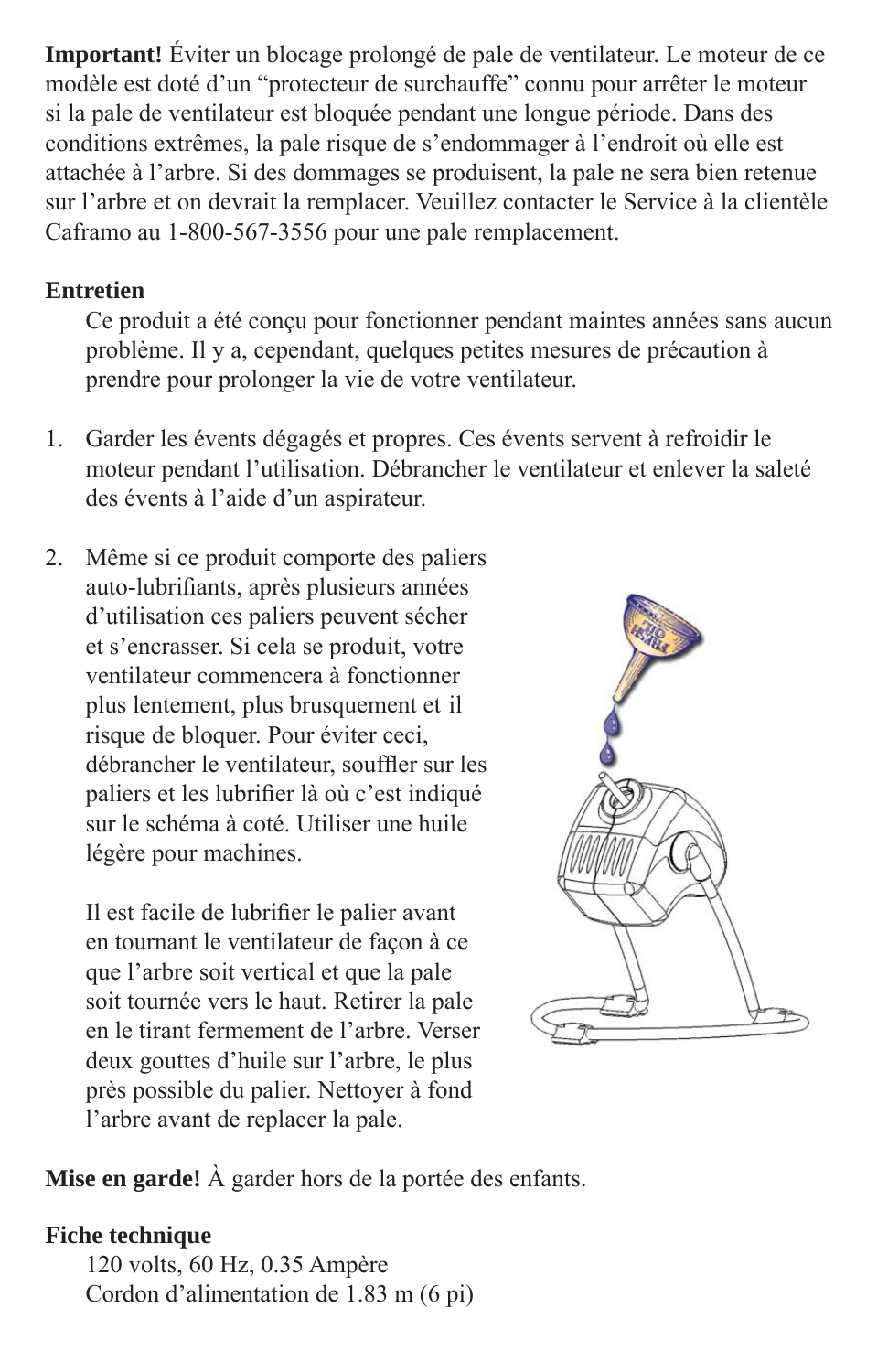## Limited Warranty/ Garantie limitée **www.caframo.com/warranty**

This product has a 2 year limited warranty. Ce produit a une garantie limitée de 2 ans.

## **Limited Warranty**

The product you have purchased has been guaranteed by Caframo for the warranty period stated starting on the date of purchase against defects in workmanship and/or materials. This guarantee does not apply if the damage occurs because of accident, improper handling or operation, shipping damage, abuse, misuse, or unauthorized repairs made or attempted. Only parts that prove to be defective during the period of guarantee will be replaced without charge. Should repair become necessary, call the Customer Service Department at 1-800-567-3556 to obtain a return authorization code and mailing instructions.

*Note: Products returned from outside Canada must be shipped via regular mail due to customs regulations. Shipments via courier services cannot be accepted.*

### **Garantie limitée**

Le produit que vous venez d'acheter est garanti par Caframo pendant un an après l'achat contre les défauts de fabrication et de matériaux. Cette garantie ne s'applique pas en cas de dommage dû aux accidents, à une mauvaise manipulation ou utilisation, à l'expédition, aux abus, à un usage impropre ou à des réparations non autorisées. Seules les pièces trouvées défectueuses durant la période de garantie seront remplacées gratuitement. Pour des réparations, appelez le service à la clientèle 1-800-567-3556 pour obtenir un numéro d'autorisation de retour et des instructions pour l'envoi.

*Note : Il faut envoyer par poste normale les produits retournés en provenance de l'extérieur du Canada à cause des règlements douaniers. Les expéditions par services de messagerie ne peuvent pas être acceptés.*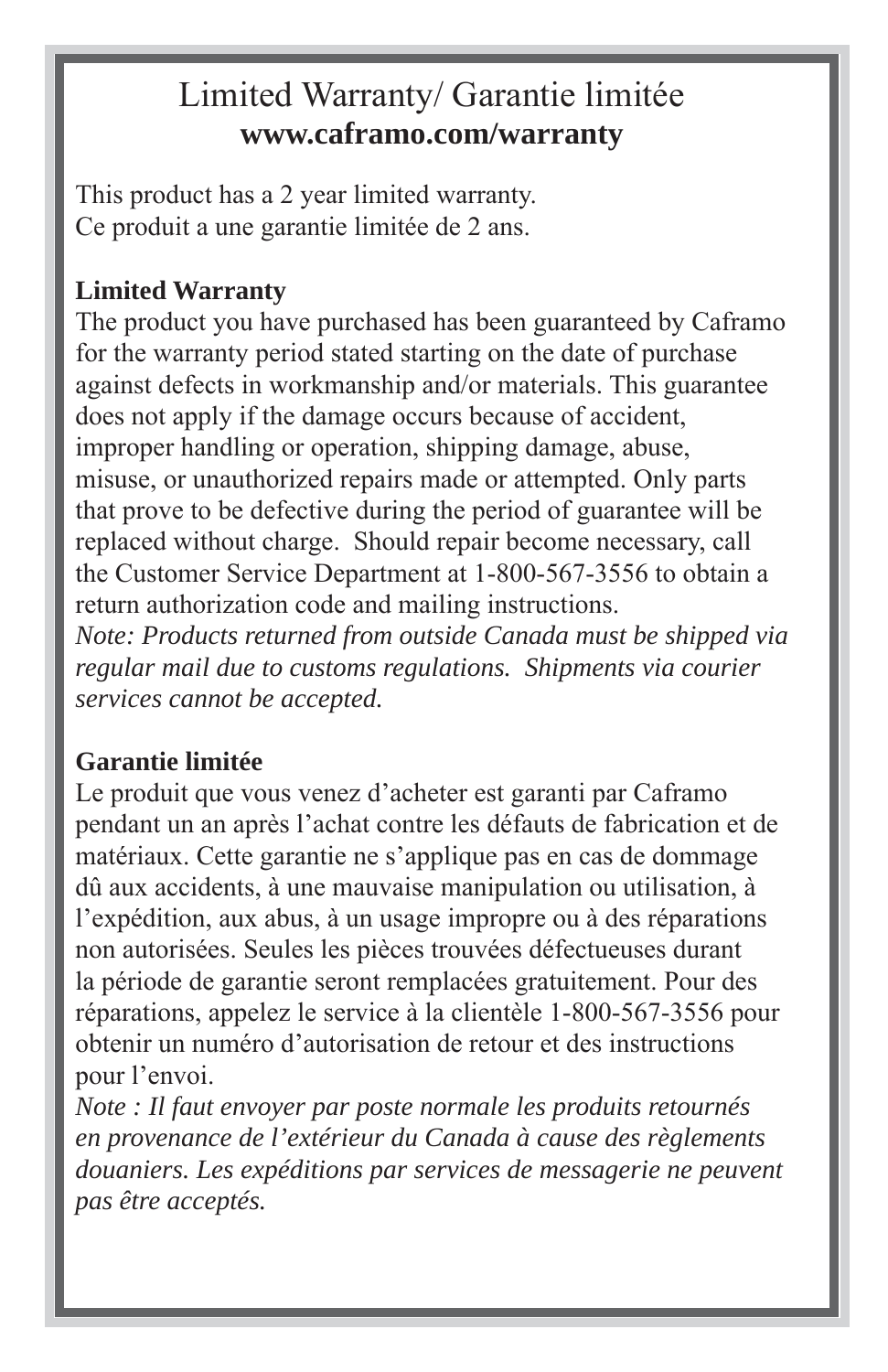## **Warranty Registration**

#### **To register online please visit www.caframo.com/warranty**

or complete the form below, detach and mail to: Caframo Limited, 501273 Grey Road 1, RR 2, Wiarton, Ontario, Canada, N0H 2T0

|                                                                                                                                                                                                                      |                          |  | *Date Purchased:                                                          |  |
|----------------------------------------------------------------------------------------------------------------------------------------------------------------------------------------------------------------------|--------------------------|--|---------------------------------------------------------------------------|--|
| *Model Number:                                                                                                                                                                                                       |                          |  | *Serial Number:                                                           |  |
|                                                                                                                                                                                                                      |                          |  |                                                                           |  |
| $*City:$                                                                                                                                                                                                             | $*State/Prov:$           |  |                                                                           |  |
|                                                                                                                                                                                                                      |                          |  |                                                                           |  |
|                                                                                                                                                                                                                      |                          |  |                                                                           |  |
|                                                                                                                                                                                                                      |                          |  |                                                                           |  |
| Please check the correct response.<br>Is this the first Caframo product you have purchased?<br>$\Box$ Yes $\Box$ No $\Box$ Don't know                                                                                |                          |  |                                                                           |  |
| How did you find out about this Caframo product?<br>$\square$<br>In-Store Display $\square$<br>Newspaper $\square$<br>Sales Clerk $\square$<br>Internet<br>$\Box$ Magazine Advertising $\Box$ Friend(s) $\Box$ Other |                          |  |                                                                           |  |
| Check the main reason you purchased this product.<br>$\Box$ Office or work related $\Box$ Personal use<br>$\sqcap$ Gift                                                                                              |                          |  |                                                                           |  |
| For statistical purpose, please fill in the following:<br>The purchaser of this product listed above was: $\Box$ Male $\Box$ Female                                                                                  |                          |  |                                                                           |  |
| The age group of purchaser was:<br>$\Box$ 19 and under $\Box$ 20 to 25 $\Box$ 26 to 34 $\Box$ 35 to 44<br>$\Box$ 45 to 54 $\Box$ 55 to 64 $\Box$ 65 to 74 $\Box$ 75+                                                 |                          |  |                                                                           |  |
| Approximate Family Income of the purchaser:<br>$\Box$ Under \$19,999 $\Box$ \$20,000 to \$39,999 $\Box$ \$40,000 to \$59,999<br>$\Box$ \$60,000 to \$79,999 $\Box$ \$80,000+                                         |                          |  |                                                                           |  |
| Occupation of the purchaser of this product:<br>$\hfill \Box$<br>Homemaker $\hfill \Box$<br>Upper Management<br>$\Box$ Student<br>□ Middle Management □ Unemployed<br>□ Tradesmen/Machine Operator/Labourer          | □ Professional/Technical |  | $\Box$ Sales/Marketing<br>$\Box$ Retired<br>$\Box$ Farmer<br>$\Box$ Other |  |

\* Required